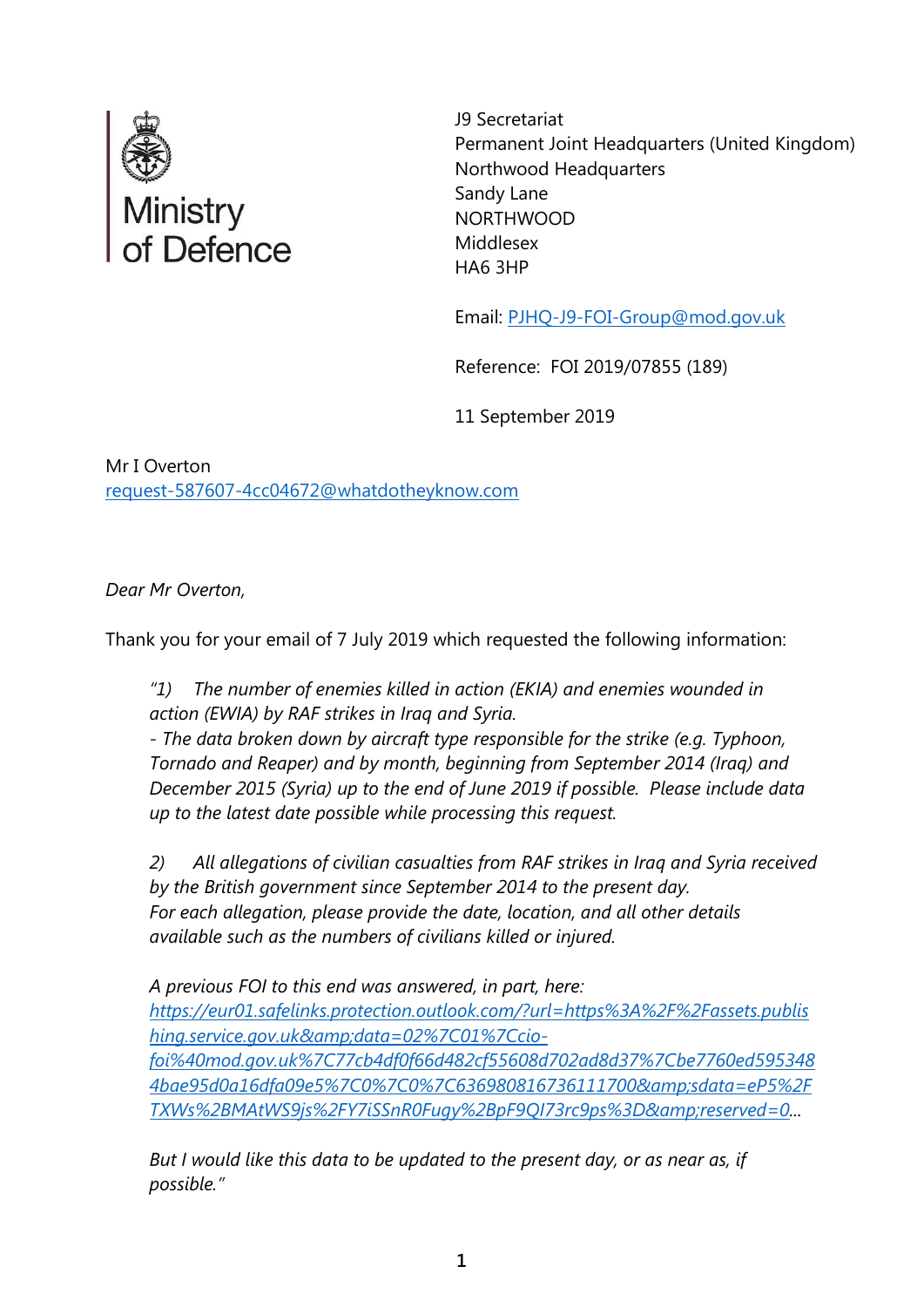Your correspondence has been treated as a request for information under the Freedom of Information Act 2000 (FOIA).

A search for the information has now been completed within the Ministry of Defence, and we can confirm that some information in scope of your request is held.

As you will be aware some of the information you have requested has already been published on the MOD website<sup>1</sup> and is exempted under Section 21 (Information accessible to applicant by other means) of the FOIA.

Please see the accompanying tables which provide updated information to answer your question relating to the number of Estimated Enemy Killed in Action (Annex A) and Estimated Enemy Wounded in Action (Annex B) covering the period from September 2016 to July 2019.

Information concerning enemy killed and wounded in action is based on the best available post-strike analysis. This information, however, is only given as an estimate as the UK is not in a position to visit airstrike sites inside Syria and verify the facts. One of the aims of the UK and Coalition airstrikes is to dismantle Daesh's military infrastructure by targeting fortified positions, command and control sites, and military equipment rather than Daesh fighters. Therefore, we would not always expect to see enemy killed and wounded in action for all targets the UK strikes.

The data contained in this statement is believed to be complete and correct at the time of issue. The MOD operational activity databases are frequently reviewed, and any errors and omissions are corrected. It is therefore possible that future statements might not match this statement exactly. The MOD regrets any difficulty that this may cause but emphasises that our aim is to ensure that our records are as complete and correct as possible.

Regarding your second question, the UK has received 6 further allegations of civilian casualties caused by RAF Air Strikes in Iraq and Syria. The table below has been updated to include the further allegations. The data has been provided by a third party; it sets out their assessment of potential civilian casualties by comparing the evidence they have gathered with MOD's online narrative of the RAF's operational activity at the time.

l

<sup>1</sup> [https://assets.publishing.service.gov.uk/government/uploads/system/uploads/attachment\\_data/file/571871/20161011-](https://assets.publishing.service.gov.uk/government/uploads/system/uploads/attachment_data/file/571871/20161011-FOI2016_08593_Enemy_killed_or-wounded_in_Iraq-_Syria_by_RAF-airstrikes.pdf) [FOI2016\\_08593\\_Enemy\\_killed\\_or-wounded\\_in\\_Iraq-\\_Syria\\_by\\_RAF-airstrikes.pdf](https://assets.publishing.service.gov.uk/government/uploads/system/uploads/attachment_data/file/571871/20161011-FOI2016_08593_Enemy_killed_or-wounded_in_Iraq-_Syria_by_RAF-airstrikes.pdf)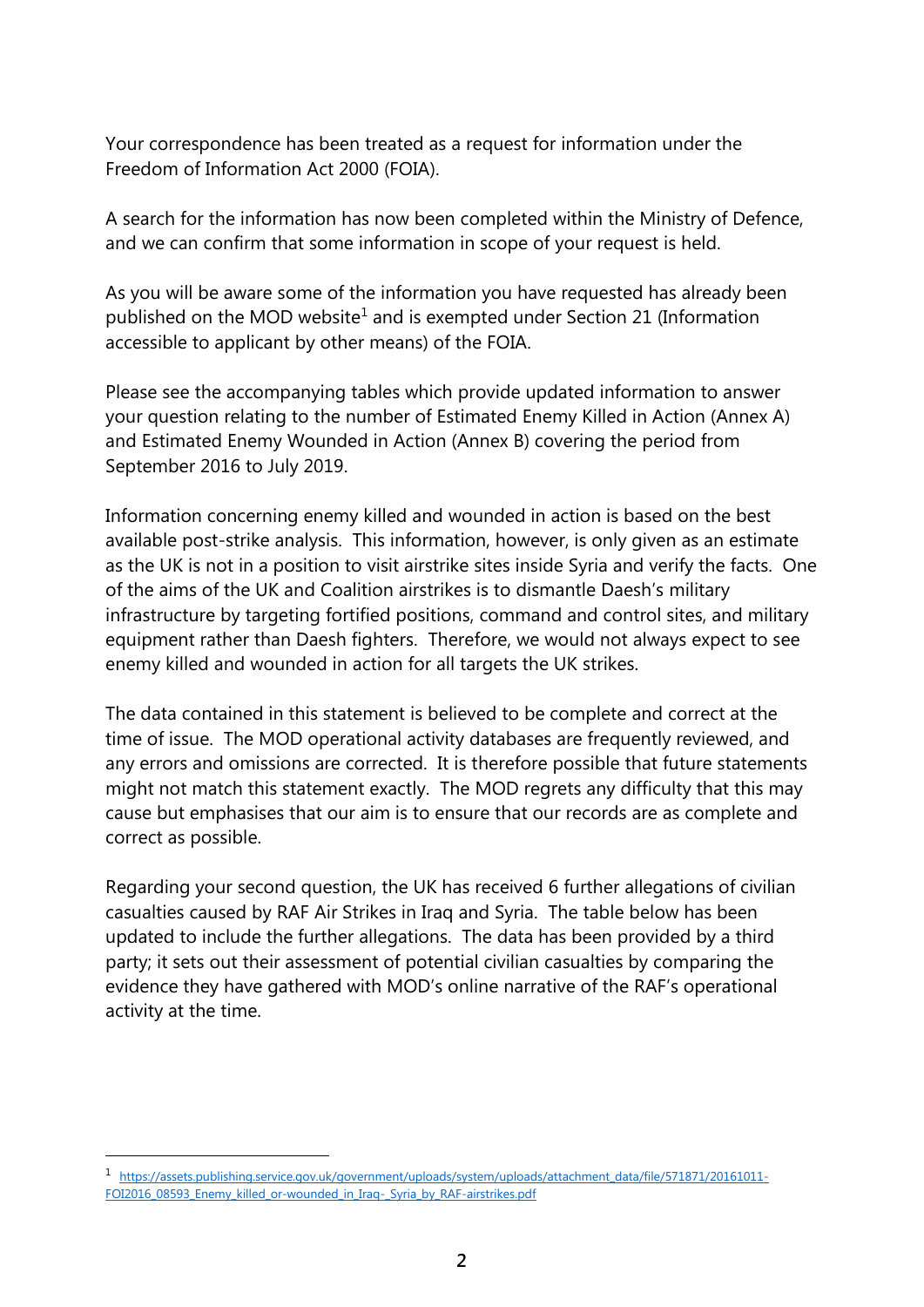## **CIVILIAN CASUALTY ALLEGATIONS RECEIVED SINCE 1 AUGUST 2016**

| Location (lat, long)          | Date(s)                                     |
|-------------------------------|---------------------------------------------|
| 36.38747, 43.1592             | 9 January 2017                              |
| 36.36012, 43.09335            | 15 May 2017                                 |
| 35.95538, 38.96341            | 2 June 2017                                 |
| 35.95181; 38.981945           | 28 June 2017, about 7.30 pm                 |
| 35.950687, 38.993151          | Between 13 and 22 July 2017                 |
| 35.93988, 38.99818            | 18 July 2017, morning                       |
| 35.95358, 39.00444            | 13 August 2017                              |
| 35.952188, 39.016402          | 22 August 2017, about 7 pm                  |
| Close to 35.952188, 39.016402 | Last week of August/first week of September |
| 35.958671, 39.007236          | 12 October 2017, about 04.45 am             |
| 35.958649, 39.007077          | 12 October 2017, about 04.45 am             |
| 34.75317, 38.77176            | 20 January 2018                             |
| 34.73418, 40.77497            | 9 February 2018                             |

Further to the allegations in the table above, the MOD received correspondence from Amnesty International outlining a range of allegations of civilian casualties which was responded to on 13 May 2019. The details of the allegations and the MOD response are provided at Annex C.

On 2 May 2018 the Secretary of State for Defence laid a written statement to Parliament notifying the House that a UK air strike on 26 March 2018, targeting Daesh fighters in eastern Syria, resulted in an unintentional civilian fatality. The statement can be found on Parliament's website at the link below:

[https://www.parliament.uk/business/publications/written-questions-answers](https://www.parliament.uk/business/publications/written-questions-answers-statements/written-statement/Commons/2018-05-02/HCWS665/)[statements/written-statement/Commons/2018-05-02/HCWS665/](https://www.parliament.uk/business/publications/written-questions-answers-statements/written-statement/Commons/2018-05-02/HCWS665/)

It is important to note, that we cannot completely eliminate the risk of civilian casualties, but we carefully mitigate that risk through strict targeting procedures.

All weapons releases by RAF aircraft are conducted in strict accordance with the Law of Armed Conflict and rigorous Rules of Engagement, incorporating estimates to minimise the chance of civilian casualties and damage to civilian infrastructure. Furthermore, after every British strike, the MOD conducts an assessment of its effectiveness, including whether or not the objective of the strike has been met. This assessment includes checks to see whether there are likely to have been civilian casualties. In the event that there is any evidence at all, a further investigation is undertaken.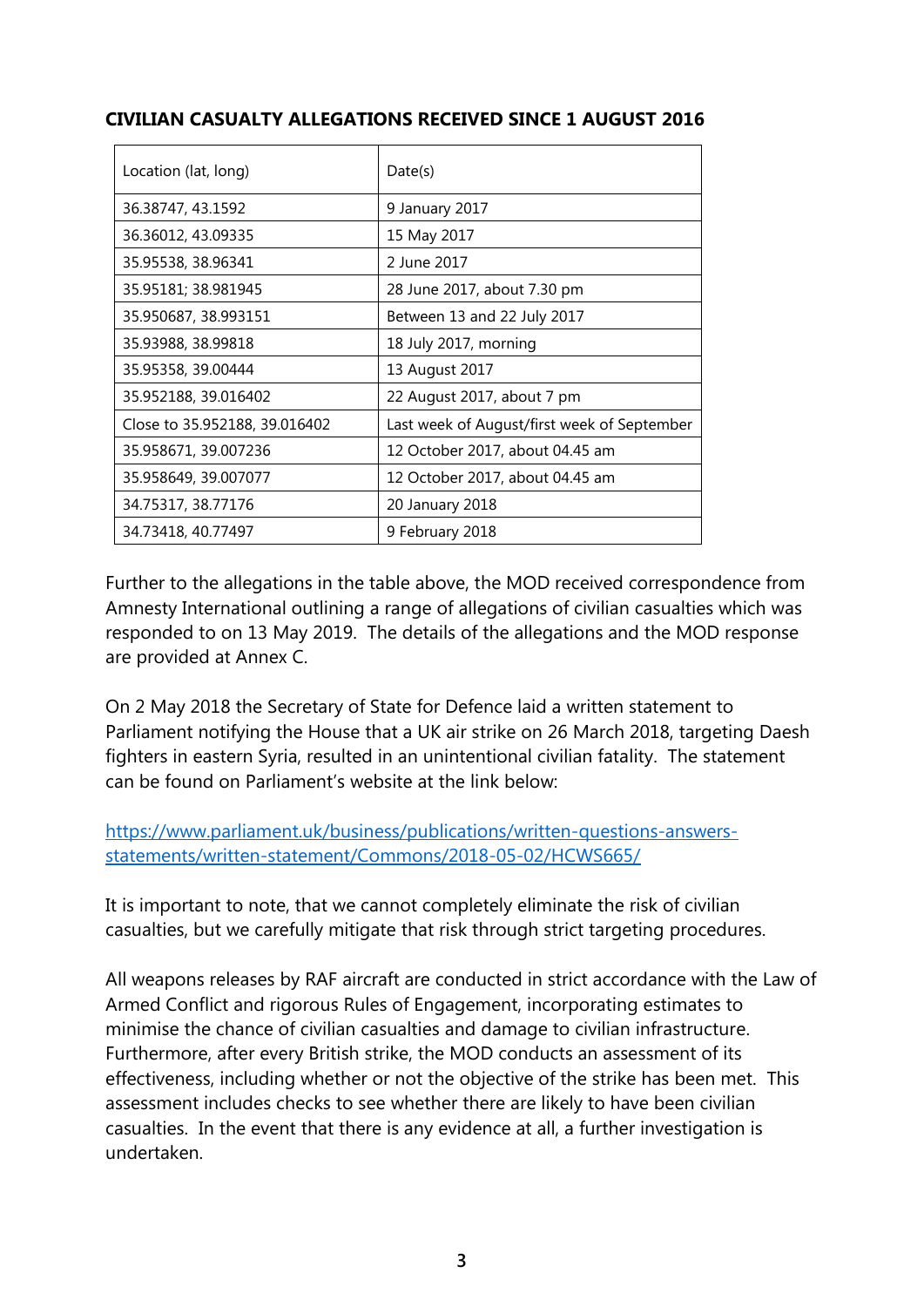The MOD has committed to examining all evidence of civilian casualties that may be submitted, no matter what the source is. We take all allegations of civilian casualties seriously and analyse each allegation individually.

If you have any queries regarding the content of this letter, please contact this office in the first instance.

If you wish to complain about the handling of your request, or the content of this response, you can request an independent internal review by contacting the Information Rights Compliance team, Ground Floor, MOD Main Building, Whitehall, SW1A 2HB (e-mail [CIO-FOI-IR@mod.uk\)](mailto:xxxxxxxxxx@xxx.xx). Please note that any request for an internal review should be made within 40 working days of the date of this response.

If you remain dissatisfied following an internal review, you may raise your complaint directly to the Information Commissioner under the provisions of Section 50 of the Freedom of Information Act. Please note that the Information Commissioner will not normally investigate your case until the MOD internal review process has been completed. The Information Commissioner can be contacted at: Information Commissioner's Office, Wycliffe House, Water Lane, Wilmslow, Cheshire, SK9 5AF. Further details of the role and powers of the Information Commissioner can be found on the Commissioner's website at [https://ico.org.uk/.](https://ico.org.uk/)

Yours sincerely,

PJHQ J9 FOI Secretariat

#### Annexes:

- A. Estimated Enemy Killed in Action Iraq and Syria September 2016–July 2019.
- B. Estimated Enemy Wounded in Action Iraq and Syria September 2016–July 2019.
- C. MOD response to Amnesty International dated 13 May 2019.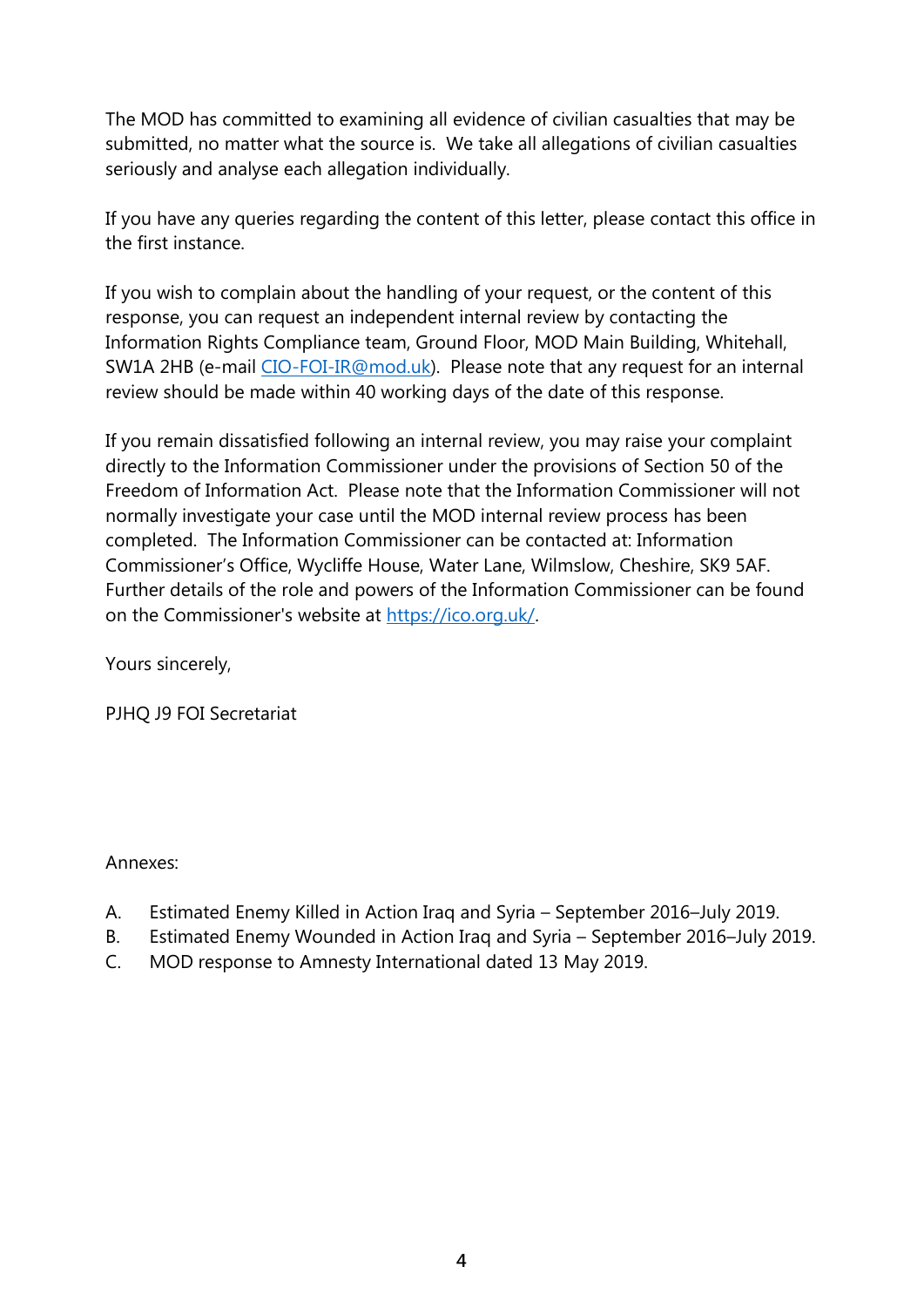# **Annex A to FOI 2019/07855 (189) dated 11 September 2019**

# **ESTIMATED ENEMY KILLED IN ACTION IN IRAQ AND SYRIA – SEPTEMBER 2016– JULY 2019**

| <b>ESTIMATED ENEMY KILLED IN ACTION</b> |                  |                  |                  |                  |                  |                  |                  |
|-----------------------------------------|------------------|------------------|------------------|------------------|------------------|------------------|------------------|
|                                         |                  | <b>IRAQ</b>      |                  |                  | <b>SYRIA</b>     |                  |                  |
| Year                                    | Month            | Typhoon          | Tornado          | Reaper           | Typhoon          | Tornado          | Reaper           |
|                                         | Sep <sup>2</sup> | 14               | 15               | 43               | $\boldsymbol{0}$ | 3                | 14               |
| 2016                                    | Oct              | 71               | 23               | 69               | 4                | $\mathbf 0$      | 2                |
|                                         | Nov              | 32               | 2                | 73               | 6                | 0                | 9                |
|                                         | Dec              | 8                | 9                | 25               | $\mathbf 0$      | 4                | $\mathbf 0$      |
|                                         | Jan              | 8                | $\overline{7}$   | 46               | 5                | 0                | $\mathbf 0$      |
|                                         | Feb              | 9                | 9                | 5                | $\mathbf 0$      | $\mathbf 0$      | $\mathbf 0$      |
|                                         | Mar              | 95               | 62               | $\overline{1}$   | $\mathbf 0$      | $\overline{7}$   | $\mathbf 0$      |
|                                         | Apr              | 3                | 50               | $\overline{2}$   | 23               | 0                | $\overline{4}$   |
|                                         | May              | 15               | 146              | $\mathbf 0$      | 7                | $\mathbf 0$      | $\overline{2}$   |
| 2017                                    | Jun              | 80               | 117              | 3                | 32               | 34               | 12               |
|                                         | Jul              | 86               | 57               | 0                | 58               | 25               | 6                |
|                                         | Aug              | 81               | 33               | $\boldsymbol{0}$ | 112              | 24               | $\boldsymbol{0}$ |
|                                         | Sep              | 9                | 45               | $\mathbf 0$      | 20               | $\overline{4}$   | 27               |
|                                         | Oct              | $\mathbf 0$      | 13               | $\mathbf 0$      | 3                | $\mathbf 0$      | 22               |
|                                         | Nov              | 0                | $\overline{7}$   | $\mathbf 0$      | $\overline{1}$   | 36               | 3                |
|                                         | Dec              | 0                | 11               | $\mathbf 0$      | $\overline{4}$   | 3                | 21               |
|                                         | Jan              | 6                | $\mathbf 0$      | $\mathbf 0$      | 35               | 12               | 53               |
|                                         | Feb              | $\mathbf 0$      | $\mathbf 0$      | 0                | 5                | 7                | 21               |
|                                         | Mar              | $\mathbf 0$      | $\mathbf{1}$     | $\mathbf 0$      | $\boldsymbol{0}$ | $\mathbf 0$      | 9                |
|                                         | Apr              | 4                | 5                | $\mathbf 0$      | $\mathbf 0$      | $\mathbf 0$      | $\mathbf 0$      |
|                                         | May              | $\boldsymbol{0}$ | 21               | 0                | 4                | $\overline{2}$   | $\mathbf 0$      |
| 2018                                    | Jun              | 0                | $\boldsymbol{0}$ | 0                | $\overline{a}$   | 5                | 13               |
|                                         | Jul              | $\overline{0}$   | $\overline{0}$   | $\mathbf 0$      | $\boldsymbol{0}$ | $\boldsymbol{0}$ | 13               |
|                                         | Aug              | 0                | $\overline{2}$   | 0                | $\boldsymbol{0}$ | $\overline{0}$   | 3                |
|                                         | Sep              | $\mathbf 1$      | $\boldsymbol{0}$ | $\mathbf 0$      | 21               | 14               | $\overline{4}$   |
|                                         | Oct              | 0                | $\boldsymbol{0}$ | $\boldsymbol{0}$ | 6                | 16               | $\overline{7}$   |
|                                         | Nov              | $\boldsymbol{0}$ | $\mathbf 0$      | 0                | $\boldsymbol{0}$ | $\boldsymbol{0}$ | $\boldsymbol{0}$ |
|                                         | Dec              | $\overline{7}$   | $\boldsymbol{0}$ | 0                | 0                | 9                | 48               |

 $2$  Please note this is the total number of Estimated Enemy Killed in Action for September 2016. The previously published data for September 2016 was for part of the month.

l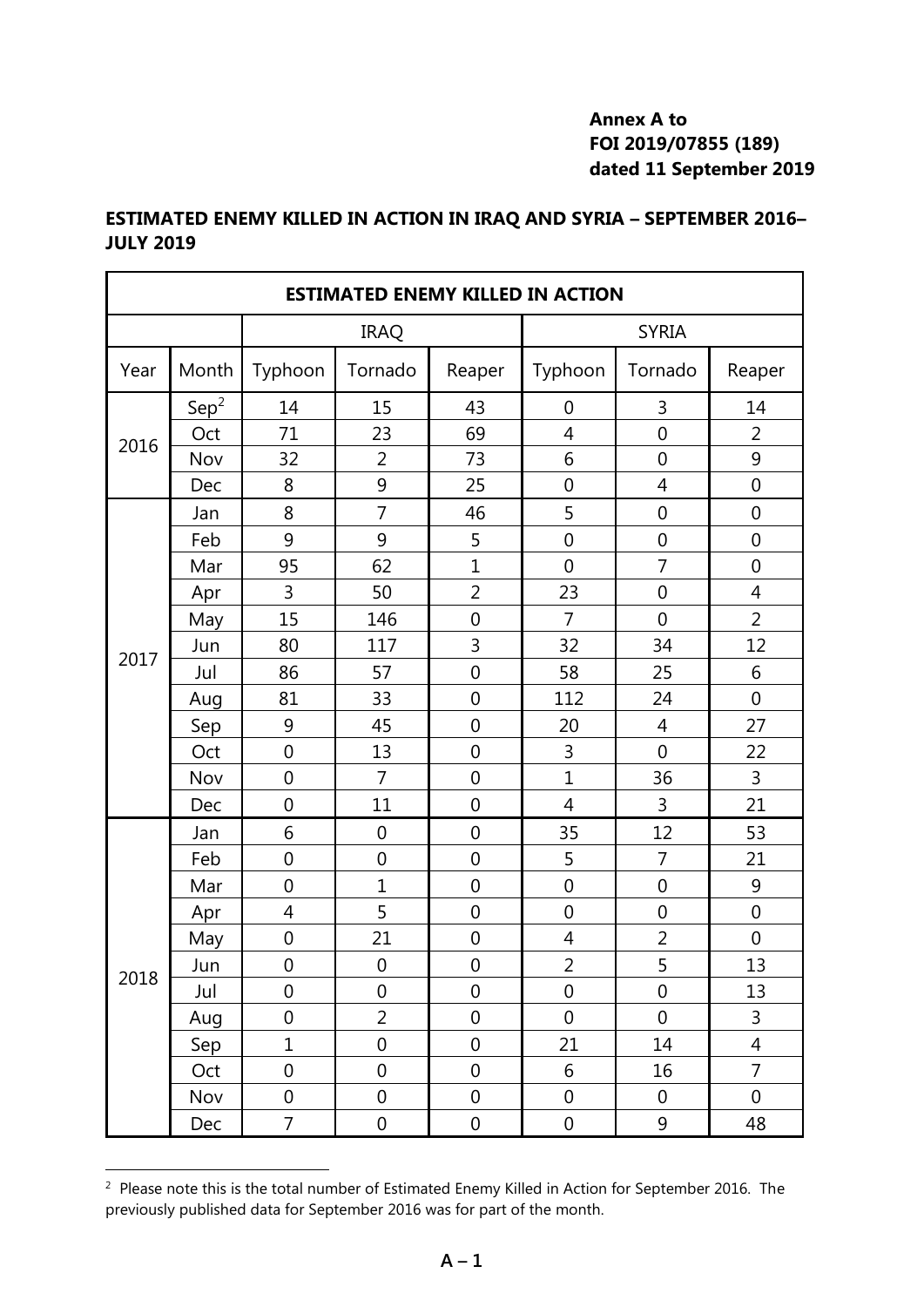| <b>ESTIMATED ENEMY KILLED IN ACTION</b> |       |                |          |          |              |          |                |  |
|-----------------------------------------|-------|----------------|----------|----------|--------------|----------|----------------|--|
|                                         |       | <b>IRAQ</b>    |          |          | <b>SYRIA</b> |          |                |  |
| Year                                    | Month | Typhoon        | Tornado  | Reaper   | Typhoon      | Tornado  | Reaper         |  |
| 2019                                    | Jan   | 0              | 5        | 0        | 4            | 1        | $\overline{4}$ |  |
|                                         | Feb   | 5              | 0        | 0        | 5            | 0        | 0              |  |
|                                         | Mar   | 0              | $\Omega$ | $\Omega$ | 0            | 0        | 4              |  |
|                                         | Apr   | 0              | $\Omega$ | $\Omega$ | 0            | 0        | $\overline{0}$ |  |
|                                         | May   | 7              | $\Omega$ | $\Omega$ | 0            | 0        | 0              |  |
|                                         | Jun   | $\overline{2}$ | $\Omega$ | $\Omega$ | 0            | $\Omega$ | $\overline{0}$ |  |
|                                         | Jul   | 6              | 0        | 0        | 0            | 0        | 2              |  |
| Total                                   |       | 549            | 640      | 267      | 357          | 206      | 303            |  |

Information concerning enemy killed and wounded in action is based on the best available post-strike analysis. This information, however, is only given as an estimate as the UK is not in a position to visit airstrike sites inside Syria and verify the facts. One of the aims of the UK and Coalition airstrikes is to dismantle Daesh's military infrastructure by targeting fortified positions, command and control sites, and military equipment rather than Daesh fighters. Therefore, we would not always expect to see enemy killed and wounded in action for all targets the UK strikes.

The data contained in this statement is believed to be complete and correct at the time of issue. The MOD operational activity databases are frequently reviewed, and any errors and omissions are corrected. It is therefore possible that future statements might not match this statement exactly. The MOD regrets any difficulty that this may cause but emphasises that our aim is to ensure that our records are as complete and correct as possible.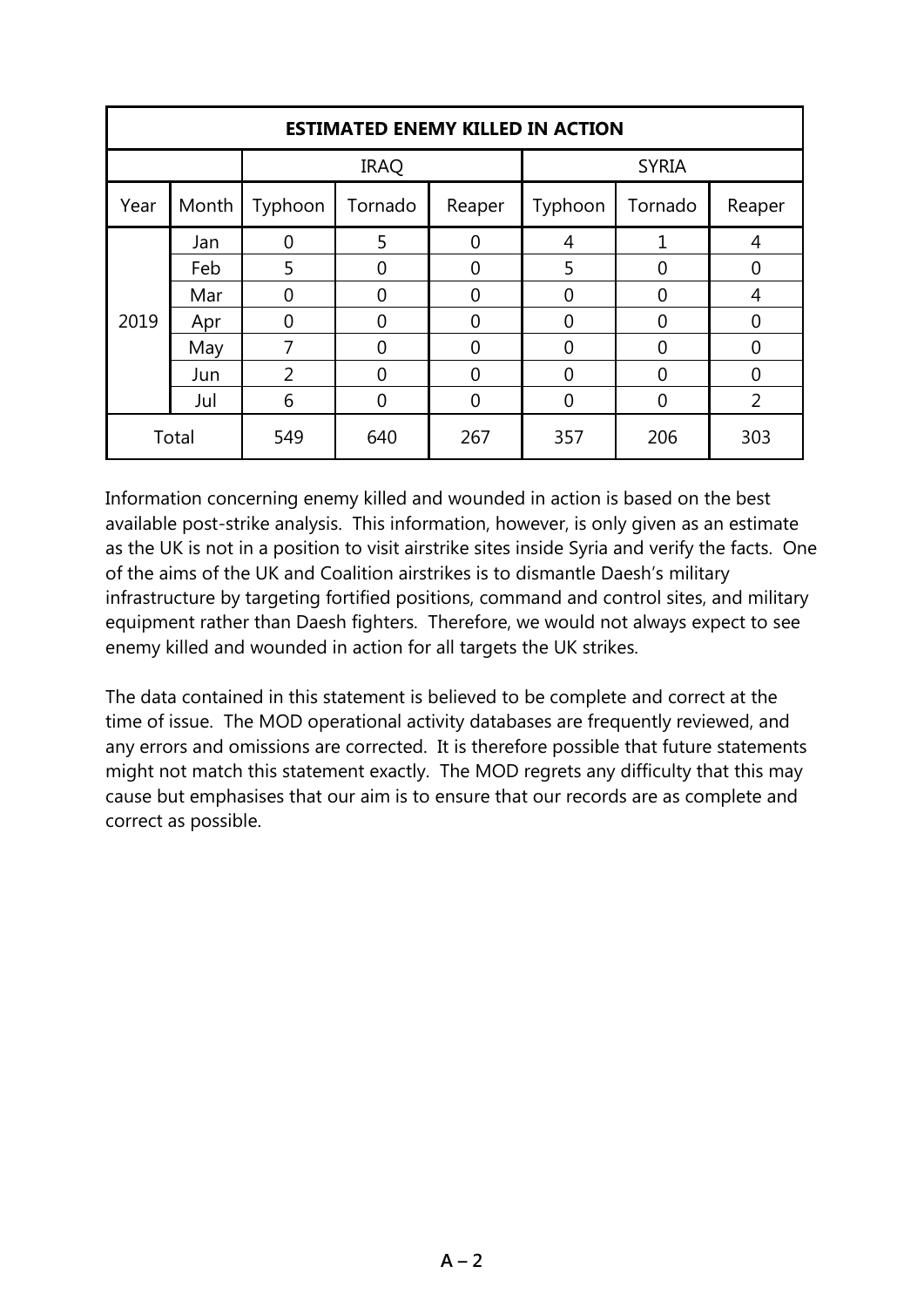### **Annex B to FOI 2019/07588 (189) dated 11 September 2019**

## **ESTIMATED ENEMY WOUNDED IN ACTION IN IRAQ AND SYRIA – SEPTEMBER 2016–JULY 2019**

| <b>ESTIMATED ENEMY WOUNDED IN ACTION</b> |                  |                  |                  |                  |                  |                  |                  |
|------------------------------------------|------------------|------------------|------------------|------------------|------------------|------------------|------------------|
|                                          |                  | <b>IRAQ</b>      |                  |                  | <b>SYRIA</b>     |                  |                  |
| Year                                     | Month            | Typhoon          | Tornado          | Reaper           | Typhoon          | Tornado          | Reaper           |
|                                          | Sep <sup>3</sup> | 1                | 0                | 5                | $\boldsymbol{0}$ | 3                | 3                |
| 2016                                     | Oct              | $\overline{0}$   | $\overline{0}$   | 11               | $\overline{0}$   | $\overline{0}$   | $\mathbf 0$      |
|                                          | Nov              | $\overline{0}$   | $\mathbf 0$      | 16               | $\overline{0}$   | $\overline{0}$   | 3                |
|                                          | Dec              | $\overline{0}$   | $\overline{0}$   | 5                | $\overline{0}$   | $\overline{4}$   | $\overline{0}$   |
|                                          | Jan              | $\overline{7}$   | $\mathbf 0$      | 8                | $\overline{0}$   | $\mathbf 0$      | $\mathbf 0$      |
|                                          | Feb              | $\mathbf 0$      | $\mathbf 0$      | $\overline{2}$   | $\mathbf 0$      | $\mathbf 0$      | $\mathbf 0$      |
|                                          | Mar              | $\mathbf 0$      | $\mathbf 0$      | $\mathbf 0$      | $\mathbf 0$      | $\mathbf 0$      | $\mathbf 0$      |
|                                          | Apr              | $\overline{0}$   | $\overline{2}$   | $\mathbf 0$      | $\mathbf{1}$     | $\mathbf 0$      | $\mathbf 0$      |
|                                          | May              | $\overline{4}$   | $\mathbf 0$      | $\mathbf 0$      | $\overline{2}$   | $\mathbf 0$      | $\mathbf 0$      |
| 2017                                     | Jun              | $\mathbf 0$      | $\overline{3}$   | $\overline{1}$   | $\overline{0}$   | $\mathbf 0$      | $\overline{2}$   |
|                                          | Jul              | $\overline{0}$   | $\overline{4}$   | $\overline{0}$   | $\overline{4}$   | $\mathbf 0$      | $\mathbf 0$      |
|                                          | Aug              | $\mathbf 0$      | $\overline{2}$   | $\mathbf 0$      | $\mathbf 0$      | $\mathbf 0$      | $\mathbf 0$      |
|                                          | Sep              | $\mathbf{1}$     | 12               | $\mathbf 0$      | $\mathbf 0$      | $\overline{4}$   | $\overline{2}$   |
|                                          | Oct              | $\mathbf 0$      | 3                | $\mathbf 0$      | $\mathbf 0$      | $\mathbf 0$      | 3                |
|                                          | Nov              | $\mathbf 0$      | $\mathbf 0$      | $\mathbf 0$      | $\mathbf 0$      | $\mathbf 0$      | $\mathbf 0$      |
|                                          | Dec              | $\overline{0}$   | $\mathbf{1}$     | $\overline{0}$   | $\overline{0}$   | $\mathbf 0$      | $\overline{4}$   |
|                                          | Jan              | 2                | $\mathbf 0$      | $\mathbf 0$      | $\mathbf{1}$     | 3                | 6                |
|                                          | Feb              | $\overline{0}$   | $\mathbf 0$      | $\overline{0}$   | $\overline{0}$   | $\mathbf 0$      | 3                |
|                                          | Mar              | $\overline{0}$   | $\overline{0}$   | $\overline{0}$   | $\overline{0}$   | $\overline{0}$   | $\mathbf 0$      |
|                                          | Apr              | $\mathbf 0$      | $\boldsymbol{0}$ | $\boldsymbol{0}$ | $\mathbf 0$      | $\mathbf 0$      | $\mathbf 0$      |
|                                          | May              | $\mathbf 0$      | $\mathbf 0$      | $\mathbf 0$      | $\mathbf 0$      | $\mathbf 0$      | $\mathbf 0$      |
| 2018                                     | Jun              | 0                | 0                | 0                | 0                | $\boldsymbol{0}$ | $\mathbf 1$      |
|                                          | Jul              | $\boldsymbol{0}$ | $\boldsymbol{0}$ | $\boldsymbol{0}$ | $\boldsymbol{0}$ | $\boldsymbol{0}$ | $\overline{2}$   |
|                                          | Aug              | $\mathbf 0$      | $\mathbf 0$      | $\mathbf 0$      | $\boldsymbol{0}$ | $\boldsymbol{0}$ | $\mathbf 0$      |
|                                          | Sep              | $\boldsymbol{0}$ | $\boldsymbol{0}$ | $\boldsymbol{0}$ | $\boldsymbol{0}$ | $\boldsymbol{0}$ | $\boldsymbol{0}$ |
|                                          | Oct              | $\mathbf 0$      | $\mathbf 0$      | $\mathbf 0$      | $\mathbf 0$      | $\boldsymbol{0}$ | $\boldsymbol{0}$ |
|                                          | Nov              | $\boldsymbol{0}$ | $\boldsymbol{0}$ | $\boldsymbol{0}$ | $\boldsymbol{0}$ | $\boldsymbol{0}$ | $\boldsymbol{0}$ |
|                                          | Dec              | $\boldsymbol{0}$ | $\boldsymbol{0}$ | $\boldsymbol{0}$ | $\boldsymbol{0}$ | $\boldsymbol{0}$ | 6                |

 $3$  Please note this is the total number of Estimated Enemy Wounded in Action for September 2016. The previously published data for September 2016 was for part of the month.

1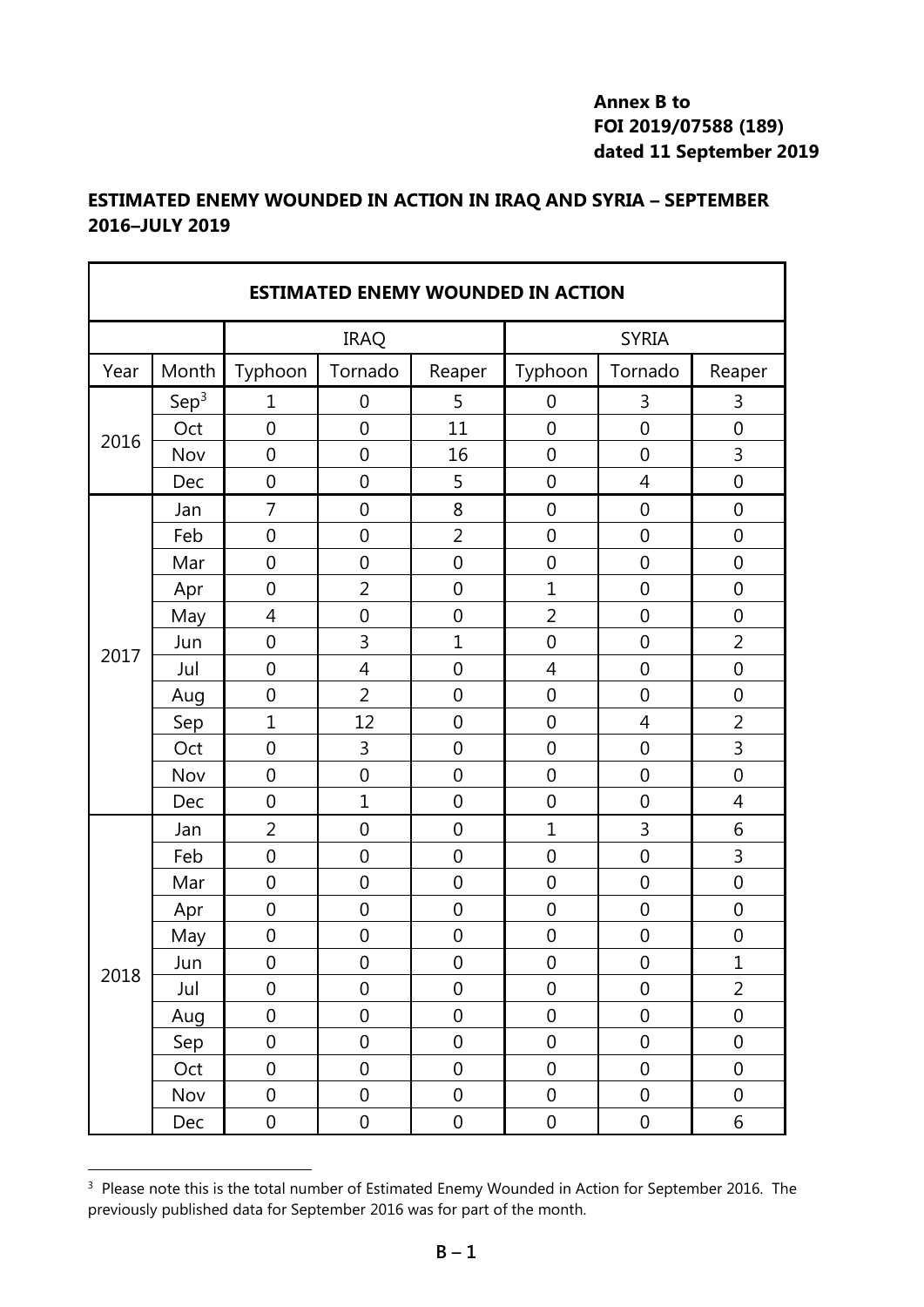| <b>ESTIMATED ENEMY WOUNDED IN ACTION</b> |       |         |              |        |          |          |          |  |
|------------------------------------------|-------|---------|--------------|--------|----------|----------|----------|--|
| <b>IRAQ</b>                              |       |         | <b>SYRIA</b> |        |          |          |          |  |
| Year                                     | Month | Typhoon | Tornado      | Reaper | Typhoon  | Tornado  | Reaper   |  |
| 2019                                     | Jan   |         |              |        |          |          | 3        |  |
|                                          | Feb   | ი       | U            | ი      | 0        | 0        | 0        |  |
|                                          | Mar   | 0       | ი            | 0      | 0        | 0        | $\Omega$ |  |
|                                          | Apr   | 0       | 0            | 0      | $\Omega$ | $\Omega$ | $\Omega$ |  |
|                                          | May   | 0       | 0            | 0      | 0        | 0        | 0        |  |
|                                          | Jun   | ი       | Ⴖ            | ი      | 0        | 0        | $\Omega$ |  |
|                                          | Jul   | በ       |              | ∩      | 0        | 0        |          |  |
| Total                                    |       | 15      | 27           | 48     | 8        | 14       | 39       |  |

## Information concerning enemy killed and wounded in action is based on the best available post-strike analysis. This information, however, is only given as an estimate as the UK is not in a position to visit airstrike sites inside Syria and verify the facts. One of the aims of the UK and Coalition airstrikes is to dismantle Daesh's military infrastructure by targeting fortified positions, command and control sites, and military equipment rather than Daesh fighters. Therefore, we would not always expect to see enemy killed and wounded in action for all targets the UK strikes.

The data contained in this statement is believed to be complete and correct at the time of issue. The MOD operational activity databases are frequently reviewed, and any errors and omissions are corrected. It is therefore possible that future statements might not match this statement exactly. The MOD regrets any difficulty that this may cause but emphasises that our aim is to ensure that our records are as complete and correct as possible.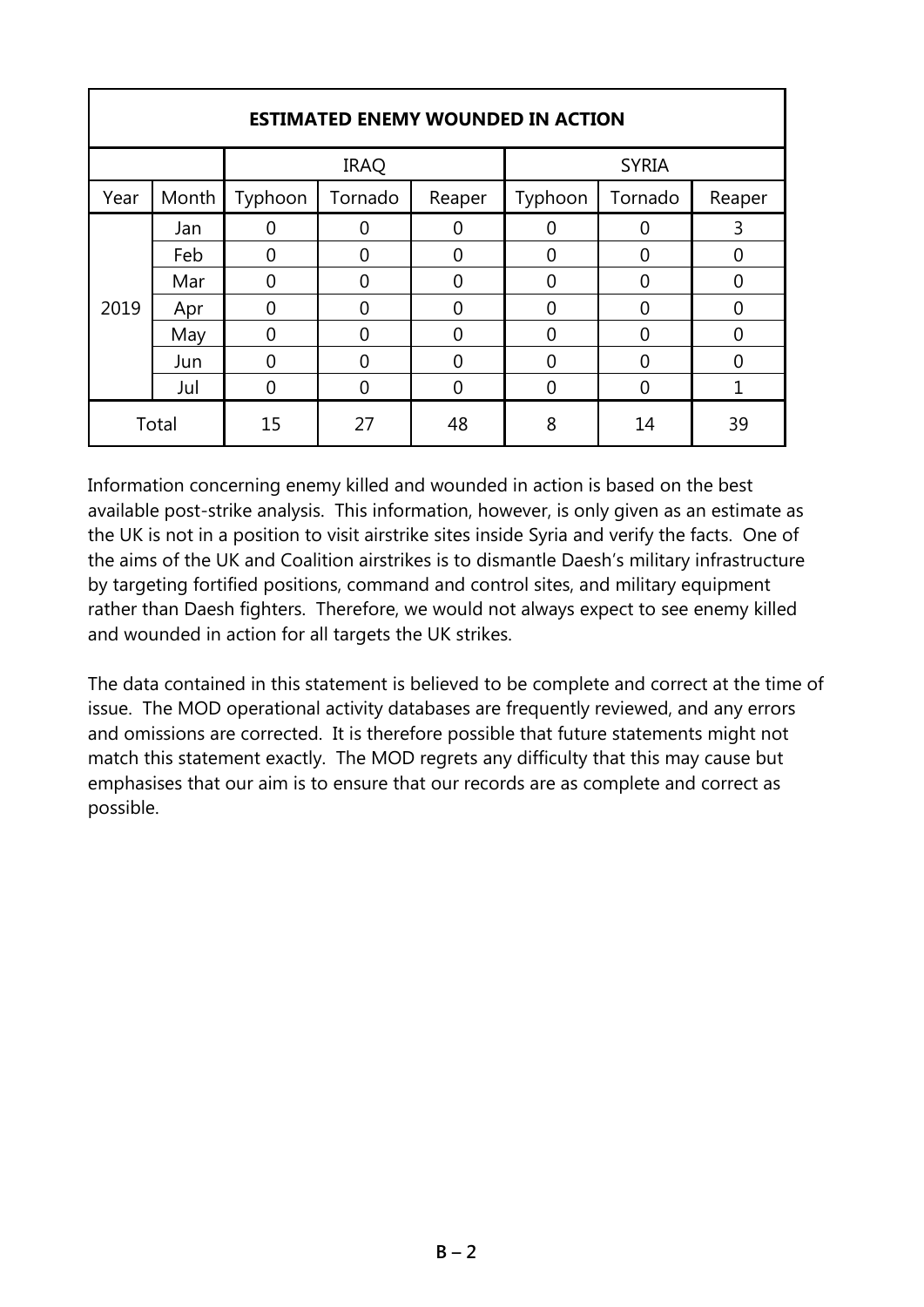## **Annex C to FOI 2019/07588 (189) dated 11 September 2019**

### **UK MOD RESPONSES TO AMNESTY INTERNATIONAL CASES – 13 MAY 2019**

*Relevant extracts from Strike Statements on Gov.UK are provided in italics* 

#### 1. **28 May 2017 36.047659 38.980279**

This was not a UK strike – our only targets that day were in Mosul.

#### 2. **30-31 May 2017 35.952357 39.024896**

This was not a UK strike – the coordinates above are in central Raqqah. Our only Syrian target was to the west of the city: *On Wednesday 31 May, Typhoon FGR4s, armed with Paveway IV guided bombs, demolished a terrorist-held building to the west of Raqqah.*

#### 3. **6 June 2017 35.956542 38.992414**

This was not a UK strike – the RAF struck no targets that day.

#### 4. **6 June 2017 35.959065 38.999199**

This was not a UK strike – the RAF struck no targets that day.

#### 5. **9 June 2017 35.956623 38.993065**

This was not a UK strike – these coordinates are in the west of the city: *On Friday 9 June, Tornados bombed a terrorist position in eastern Raqqah.*

#### 6. **9 June 2017 35.955285 38.992263**

This was not a UK strike – these coordinates are in the west of the city: *On Friday 9 June, Tornados bombed a terrorist position in eastern Raqqah.*

#### 7. **9 June 2017 35.955204 38.992263**

This was not a UK strike – these coordinates are in the west of the city: *On Friday 9 June, Tornados bombed a terrorist position in eastern Raqqah.*

#### 8. **9 June 2019 35.947746 39.032995**

It is not possible to say from the coordinates alone whether or not UK weapons struck the target in question. *On Friday 9 June, Tornados bombed a terrorist position in eastern Raqqah.*

#### 9. **9 June 2019 35.945621 39.03397**

It is not possible to say from the coordinates alone whether or not UK weapons struck the target in question. *On Friday 9 June, Tornados bombed a terrorist position in eastern Raqqah.*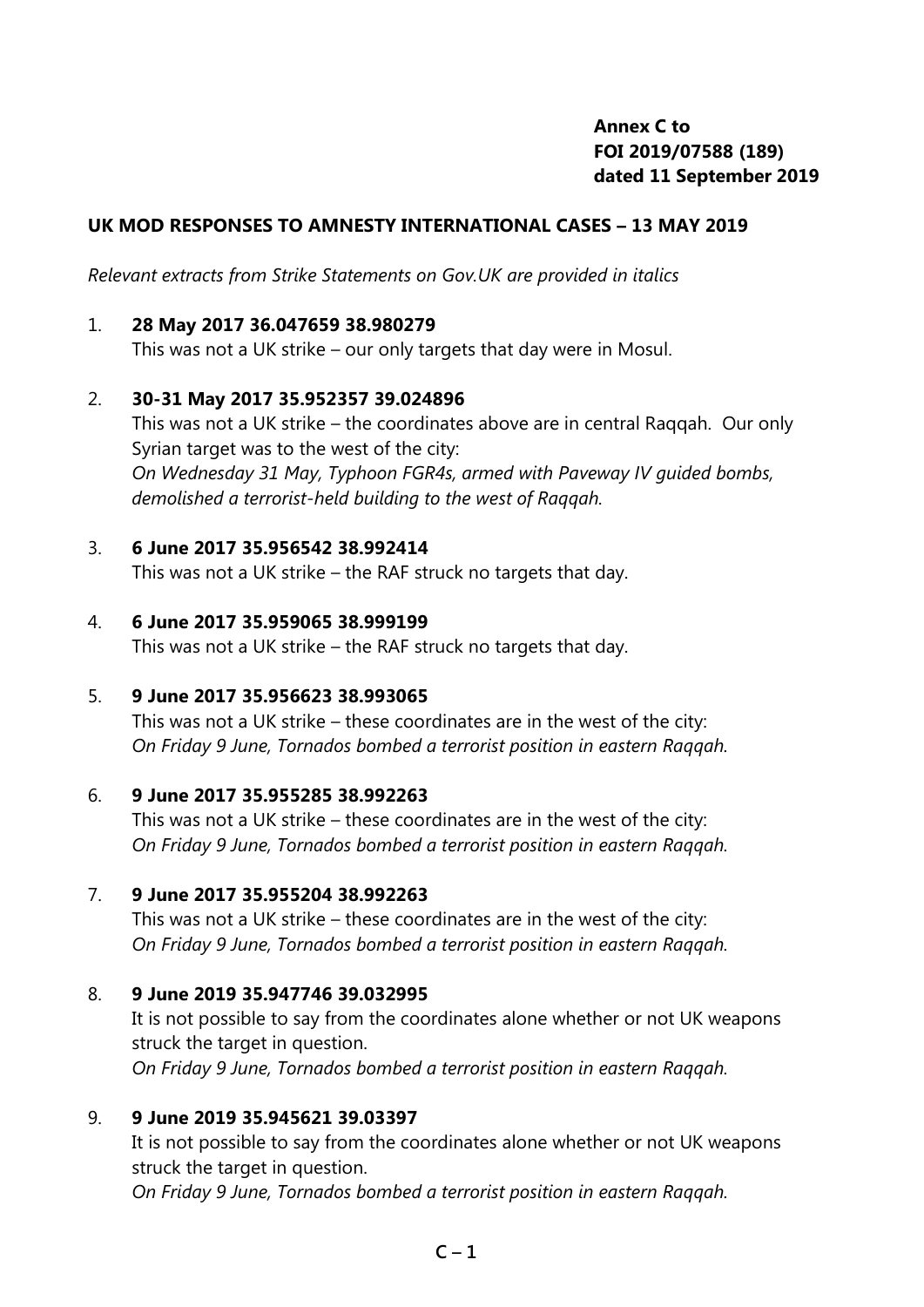### 10. **10 June 2017 35.945636 38.989906**

It is not possible to say from the coordinates alone whether or not UK weapons struck the target in question.

*A Reaper intervened in a firefight in western Raqqah between Syrian Democratic Forces and a group of Daesh, hitting the latter with a very effective Hellfire attack, whilst Paveway-armed Typhoons struck two entrances to a network of tunnels built beneath a factory in the north-east of the city.*

### 11. **10 June 2017 35.945841 38.988815**

It is not possible to say from the coordinates alone whether or not UK weapons struck the target in question.

*The following day, a Reaper intervened in a firefight in western Raqqah between Syrian Democratic Forces and a group of Daesh, hitting the latter with a very effective Hellfire attack, whilst Paveway-armed Typhoons struck two entrances to a network of tunnels built beneath a factory in the north-east of the city.*

## 12. **10 June 2017 35.94603 38.989027**

It is not possible to say from the coordinates alone whether or not UK weapons struck the target in question.

*The following day, a Reaper intervened in a firefight in western Raqqah between Syrian Democratic Forces and a group of Daesh, hitting the latter with a very effective Hellfire attack, whilst Paveway-armed Typhoons struck two entrances to a network of tunnels built beneath a factory in the north-east of the city.*

## 13. **10 June 2017 35.945713 38.989611**

It is not possible to say from the coordinates alone whether or not UK weapons struck the target in question.

*The following day, a Reaper intervened in a firefight in western Raqqah between Syrian Democratic Forces and a group of Daesh, hitting the latter with a very effective Hellfire attack, whilst Paveway-armed Typhoons struck two entrances to a network of tunnels built beneath a factory in the north-east of the city.*

## 14. **10 June 2017 35.949412 39.022963**

This was not a UK strike – these coordinates are in the east-central area of city. *A Reaper intervened in a firefight in western Raqqah between Syrian Democratic Forces and a group of Daesh, hitting the latter with a very effective Hellfire attack, whilst Paveway-armed Typhoons struck two entrances to a network of tunnels built beneath a factory in the north-east of the city.*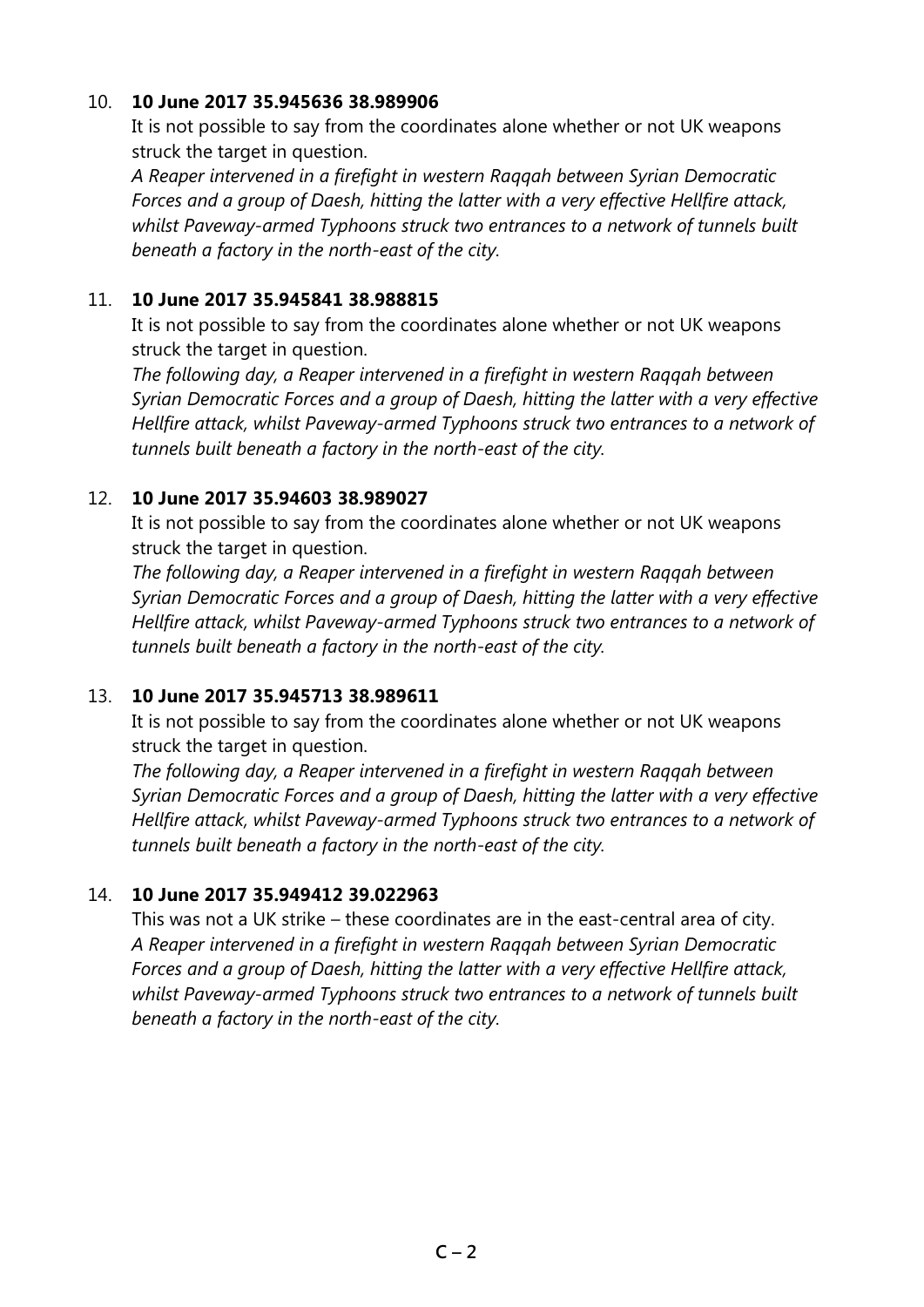### 15. **11 June 2017 35.934506 39.010462**

This was not a UK strike – these coordinates are right down on the river, next to or on the bridge.

*A second Tornado flight, and two pairs of Typhoons, meanwhile operated over Raqqah. Paveway IVs accounted for four sniper positions and a Daesh-held building, whilst a simultaneous attack with two Brimstones eliminated two firing points in a building on the western edge of the city.*

### 16. **11 June 2017 35.952293 39.021907**

It is not possible to say from the coordinates alone whether or not UK weapons struck the target in question. *Gov.UK entry as above for this date*

### 17. **11 June 2017 35.950754 39.02297**

It is not possible to say from the coordinates alone whether or not UK weapons struck the target in question.

*A second Tornado flight, and two pairs of Typhoons, meanwhile operated over Raqqah. Paveway IVs accounted for four sniper positions and a Daesh-held building, whilst a simultaneous attack with two Brimstones eliminated two firing points in a building on the western edge of the city.*

## 18. **11-17 June 2017 35.94298 39.02375**

It is hugely difficult for us to judge whether or not the UK has hit targets of interest to you over a matter of days. These coordinates are in south-central Raqqah. We have no record of strikes near those coordinates on the dates in question. *[11 June] A second Tornado flight, and two pairs of Typhoons, meanwhile operated over Raqqah. Paveway IVs accounted for four sniper positions and a Daesh-held building, whilst a simultaneous attack with two Brimstones eliminated two firing points in a building on the western edge of the city.* 

*[15 June] Two Typhoons bombed three Daesh positions in Raqqah in support of the offensive by the Syrian Democratic Forces.* 

*Typhoons were again in action over Raqqah on Friday 16 June, when they bombed two further Daesh positions. Typhoons and Tornados, flying as mixed pairs, employed one Brimstone weapon and four Paveway IVs to eliminate two machine-gun teams and three other terrorist strongpoints.* 

*On Saturday 17 June, Tornados and Typhoons suppressed a Daesh position in Raqqah.*

### 19. **13 June 2017 35.967089 39.023021**

This was not a UK strike – the RAF struck no targets that day.

#### 20. **14 June 2017 35.951921 39.022304**

This was not a UK strike – our only targets that day were in Iraq.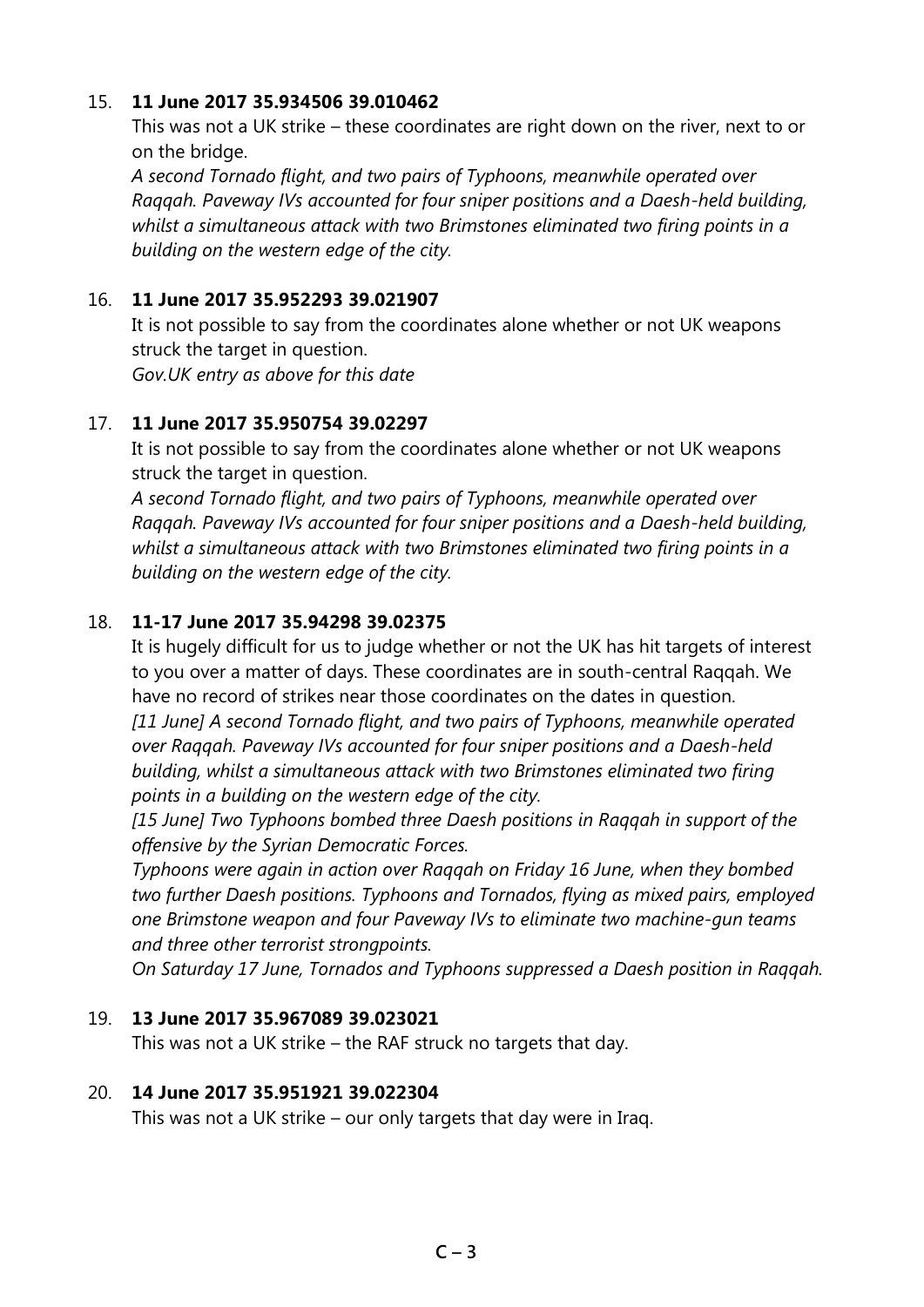## 21. **Night between 21-22 June 2017 35.957716 38.991572**

It is not possible to say from the coordinates alone (these coordinates are in westcentral Raqqah) whether or not UK weapons struck the target in question. *On Wednesday 21 June, a pair of Typhoons assisted Syrian Democratic Forces in Raqqah; two buildings held by extremist fighters were hit with Paveway IVs.*

## 22. **21 June 2017 35.9577 38.992307**

It is not possible to say from the coordinates alone (these coordinates are in westcentral Raqqah) whether or not UK weapons struck the target in question. *Extract from Gov.UK as above for this date.*

## 23. **21 June 2017 35.958455 38.991499**

It is not possible to say from the coordinates alone (these coordinates are in westcentral Raqqah) whether or not UK weapons struck the target in question. *Extract from Gov.UK as for serial 21 above for this date.*

# 24. **22 June 2017 35.960331 39.022197**

This was not a UK strike – our only targets that day were in Iraq.

# 25. **24 June 2017 35.954112 38.987886**

It is not possible to say from the coordinates alone (these coordinates are in western Raqqah) whether or not UK weapons struck the target in question. *A pair of Paveway IV-armed Tornados eliminated a terrorist sniper team in Raqqah on Saturday 24 June.*

# 26. **24-29 June 2019 35.95402 38.9878**

It is not possible to say from the coordinates alone (these coordinates are in western Raqqah) whether or not UK weapons struck the target in question over such a range of dates.

*A pair of Paveway IV-armed Tornados eliminated a terrorist sniper team in Raqqah on Saturday 24 June.*

*A Brimstone weapon accounted for a sniper team in Raqqah [on 26 June]. On Wednesday 28 June, two Tornado flights operated over Raqqah. At the northwestern end of the city, at least one suicide bomber was known to be waiting inside a Daesh-held building, waiting for an opportunity to attack the Syrian Democratic Forces as they closed in. The building and the terrorists inside were struck with a Paveway IV, whilst a second such weapon demolished a building in the east, from where heavy fire had been directed at the SDF. This successful strike allowed the SDF to resume their advance.*

*Support to the SDF continued on Thursday 29 June: a flight of Typhoons used a Paveway IV to silence a sniper team which had been firing on the SDF in eastern Raqqah, whilst a pair of Tornados conducted a simultaneous Paveway attack on a group of three buildings, all occupied by Daesh extremists, in the south-east of the city.*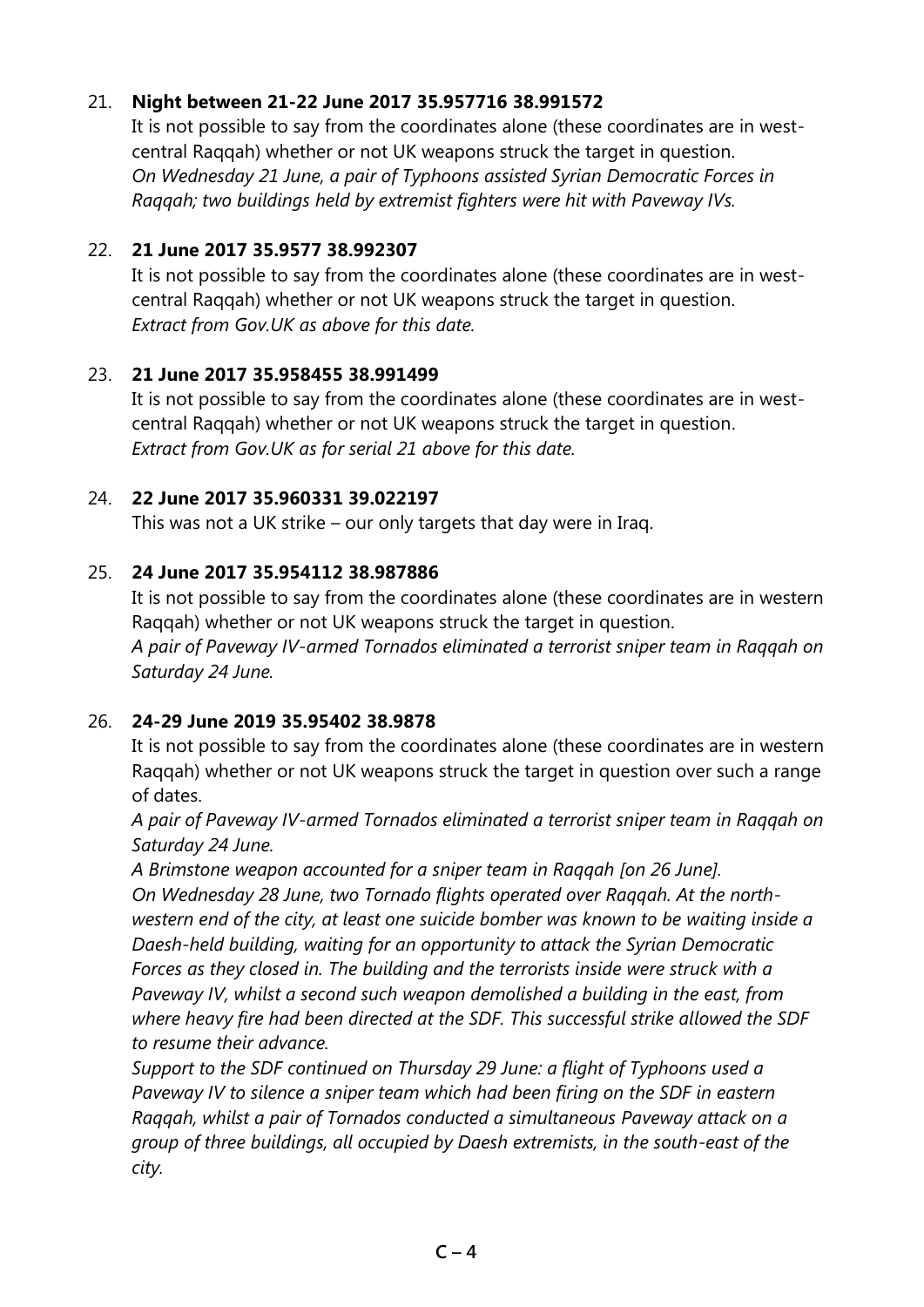## 27. **28-30 June 2017 35.961086 39.006606**

It is not possible to say from the coordinates alone (these coordinates are in northcentral Raqqah) whether or not UK weapons struck the target in question over these three days.

*On Wednesday 28 June, two Tornado flights operated over Raqqah. At the northwestern end of the city, at least one suicide bomber was known to be waiting inside a Daesh-held building, waiting for an opportunity to attack the Syrian Democratic Forces as they closed in. The building and the terrorists inside were struck with a Paveway IV, whilst a second such weapon demolished a building in the east, from where heavy fire had been directed at the SDF. This successful strike allowed the SDF to resume their advance.*

*Support to the SDF continued on Thursday 29 June: a flight of Typhoons used a Paveway IV to silence a sniper team which had been firing on the SDF in eastern Raqqah, whilst a pair of Tornados conducted a simultaneous Paveway attack on a group of three buildings, all occupied by Daesh extremists, in the south-east of the city.*

*Royal Air Force Tornado GR4s and Typhoon FGR4s provided close air support to Syrian Democratic Forces pushing into Raqqah on Friday 30 June. The Typhoons worked closely with a coalition surveillance aircraft which had spotted a large truckbomb; a direct hit from a Paveway IV removed the threat. A Tornado pair meanwhile bombed a Daesh-held building in the south-east of the city.* 

### 28. **End June - Beginning July 2017 35.952487 39.014531**

These coordinates are in central Raqqah. It is not possible to judge whether or not the UK has hit targets of interest to you over such a vague date-range. We would of course be content to examine any further detailed evidence that you might provide about the specific targets.

#### 29. **1 July 2017 35.954908 39.023073**

It is not possible to say from the coordinates alone (these coordinates are in central Raqqah) whether or not UK weapons struck the target in question.

*A Reaper remotely piloted aircraft patrolled over Raqqah on Saturday 1 July. A mortar was reported firing on the Syrian Democratic Forces, and the Reaper's crew spotted its muzzle flashes from a position concealed beneath a tree. A Hellfire weapon destroyed the target. Typhoons were also active over the city, and they used a Paveway IV to silence a heavy machine-gun which was holding up an SDF advance.*

#### 30. **5 July 2017 35.95483 39.00495**

It is not possible to say from the coordinates alone (these coordinates are in central Raqqah) whether or not UK weapons struck the target in question. *[5 July] Tornados kept watch over the latest SDF advances in Raqqah, and used a Paveway IV to deal with a sniper team.*